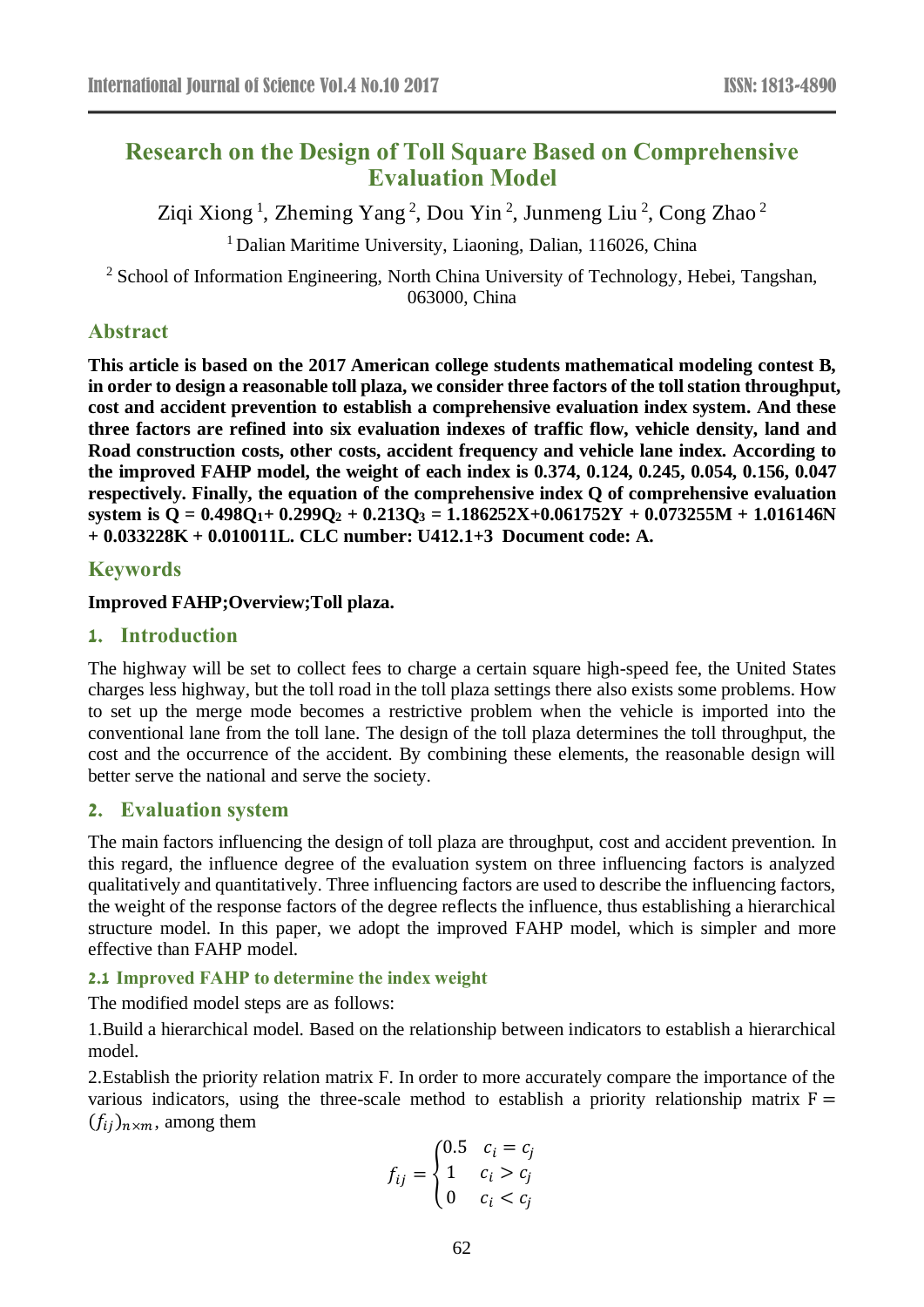Explanation:  $c_i$ —The relative importance of  $f_i$ 

 $c_i$ —The relative importance of  $f_i$ 

3. The sum of all rows in the matrix  $r_i = \sum_{k=1} f_{ik}$ , and by using the conversion formula $r_{ij} = \frac{r_i - r_j}{2n}$  $\frac{l+1}{2n}$  + 0.5, F is converted into complementary judgment matrix by  $R = (r_{ij})_{n \times m}$ .

4. Using the root square method to get the sorting vector  $W^{(0)} = (w_1, w_2, \dots, w_n)^T$ .

5. The transformation matrix  $e_{ij} = r_{ij}/r_{ji}$  is used to transform the complementary judgment matrix R into the reciprocal matrix  $E = (e_{ij})_{n \times m}$ .

6. The iterative initial value of  $W^{(0)}$  as the eigenvalue method  $V^0$ , Using the iterative formula  $V^{(k+1)} =$  $EV^{(k)}$  to find the characteristic vector  $V^{(k+1)}$ , And obtain  $V^{(k+1)}$  and  $||V^{(k+1)}||_{\infty}$ . If satisfied judgment formula  $\left|\left|\left|V^{(k+1)}\right|\right|_{\infty} - \left|\left|V^{(k+1)}\right|\right|_{\infty}\right| < \varepsilon$  ( $\varepsilon$  for calculation accuracy,  $\varepsilon \leq 0.001$ ,  $||V^{(k+1)}||_{\infty}$  is the largest eigenvalue  $\lambda$  max. And the vector which is normalized by  $V^{(k+1)}$  is the final sort vector  $W^{(k)}$ ,  $W^{(k)} = V^{(k+1)}$ , Iteration end. Otherwise,  $V^{(k+1)} = V^{(k+1)}/||V^{(k+1)}||_{\infty}$ ,  $V^{(k+1)}$  will be standardized with  $V^{(k+1)}$ , as a new initial value, iterate again.

7.Calculate the weight of each index in the index layer.

The calculation procedure based on the above steps is as follows:

(1) The hierarchy model of each index is as follows:



Figure 1. Hierarchical graph

(2) Priority judgment matrix:

$$
\mathbf{F} = \begin{bmatrix} 0.5 & 1 & 1 \\ 0 & 0.5 & 0 \\ 0 & 1 & 0.5 \end{bmatrix} \ \ F_1 = \begin{bmatrix} 0.5 & 1 \\ 0 & 0.5 \end{bmatrix} \ \ F_2 = \begin{bmatrix} 0.5 & 1 \\ 0 & 0.5 \end{bmatrix} \ \ F_3 = \begin{bmatrix} 0.5 & 1 \\ 0 & 0.5 \end{bmatrix}
$$

Among them, F is the first level judgment matrix, $F_1, F_2$  are the priority judgment matrix of the two level.

(3) The priority relation matrix *F* is transformed into complementary judgment matrix *<sup>R</sup>* .Available:

$$
R = \begin{bmatrix} 0.15 & 0.83 & 0.67 \\ 0.17 & 0.5 & 0.33 \\ 0.33 & 0.67 & 0.5 \end{bmatrix} \quad R_1 = \begin{bmatrix} 0.5 & 0.75 \\ 0.25 & 0.5 \end{bmatrix}
$$

$$
R_2 = \begin{bmatrix} 0.5 & 0.75 \\ 0.25 & 0.5 \end{bmatrix} \quad R_3 = \begin{bmatrix} 0.5 & 0.75 \\ 0.25 & 0.5 \end{bmatrix}
$$

(4) Using the root mean square method to get the order vector of the index layer is:  $W = (0.45, 0.21, 0.34)^T$   $W_1 = (0.59, 0.41)^T$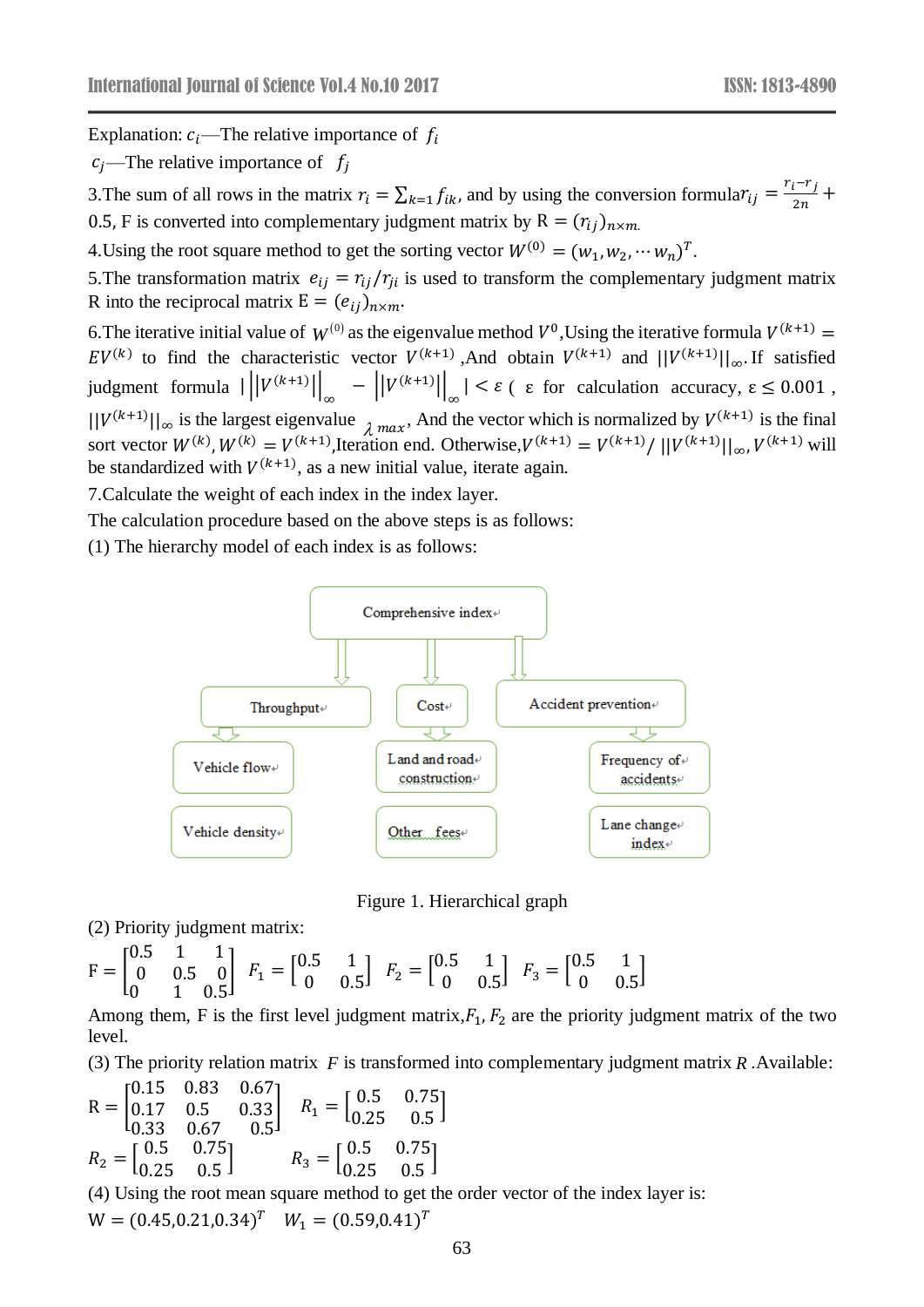$W_2 = (0.59, 0.41)^T$  $W_3 = (0.59, 0.41)^T$ 

(5) The complementary judgment matrix R is transformed into the reciprocal judgment matrix E, give the result as follows:

$$
E = \begin{bmatrix} 1 & 4.88 & 2.03 \\ 0.20 & 1 & 0.49 \\ 0.49 & 2.03 & 1 \end{bmatrix} E_1 = \begin{bmatrix} 1 & 3 \\ 0.33 & 1 \end{bmatrix} E_2 = \begin{bmatrix} 1 & 3 \\ 0.33 & 1 \end{bmatrix} E_3 = \begin{bmatrix} 1 & 3 \\ 0.33 & 1 \end{bmatrix}
$$

(6) Calculation accuracy  $\epsilon \leq 0.001$ , The ranking vector  $W^{(0)} = (0.45, 0.21, 0.34)^T$  is used as the initial value of the eigenvalue method. After two iterations, the normalized vector  $W^{(3)} =$  $(0.59, 0.13, 0.28)^T$ , The calculation precision is  $|||V^{(k+1)}||_{\infty} - ||V^{(k+1)}||_{\infty} < \varepsilon$ , The elements in ∞  $W^{(2)}$  as  $W_i$  Similarly, we can getthe two level of the index after the iteration of the normalized vector were  $W_1^{(2)} = (0.75,0.25)^T$ ,  $W_2^{(2)} = (0.75,0.25)^T$ ,  $W_3^{(2)} = (0.75,0.25)^T$ . Note that the elements in  $W_i^{(l)}$  are  $W_{ij}^{(l)}$ .

(7) According to the formula  $W_{ij}^{(1)} = W_i \times W_{ij}^{(1)}$ ,  $W_i$  and  $W_{ij}^{(1)}$  into the formula, we can get the weight of each indicator is as follows:

| Table1. Indicator Weight |                           |                           |                          |                          |                           |  |  |  |  |  |  |
|--------------------------|---------------------------|---------------------------|--------------------------|--------------------------|---------------------------|--|--|--|--|--|--|
| $W_{11}$ <sup>(11)</sup> | $W_{12}^{(\prime\prime)}$ | $W_{21}^{(\prime\prime)}$ | $W_{22}$ <sup>(11)</sup> | $W_{31}$ <sup>(11)</sup> | $W_{32}^{(\prime\prime)}$ |  |  |  |  |  |  |
| 0.374                    | . 124                     | 0.245                     | 0.054                    | 0.156                    | 0.047                     |  |  |  |  |  |  |

#### **2.2 Establishment of the equation**

In order to accurately depict the relationship[4] between the index and the three influencing factors, we use the indicator weight to get the equations for throughput, cost, and accident prevention, and then get the comprehensive index of the evaluation system according to the three equations. The flow chart is as follows:



Figure 2. flow chart

### **2.3 Establishment of Quantification Standard**

The comprehensive index evaluation system is more reasonable[5] and practical, we quantify the following six indicators.1-10 to quantify[6] the level of the six indicators of the unified numerical quantification, quantitative criteria are as follows: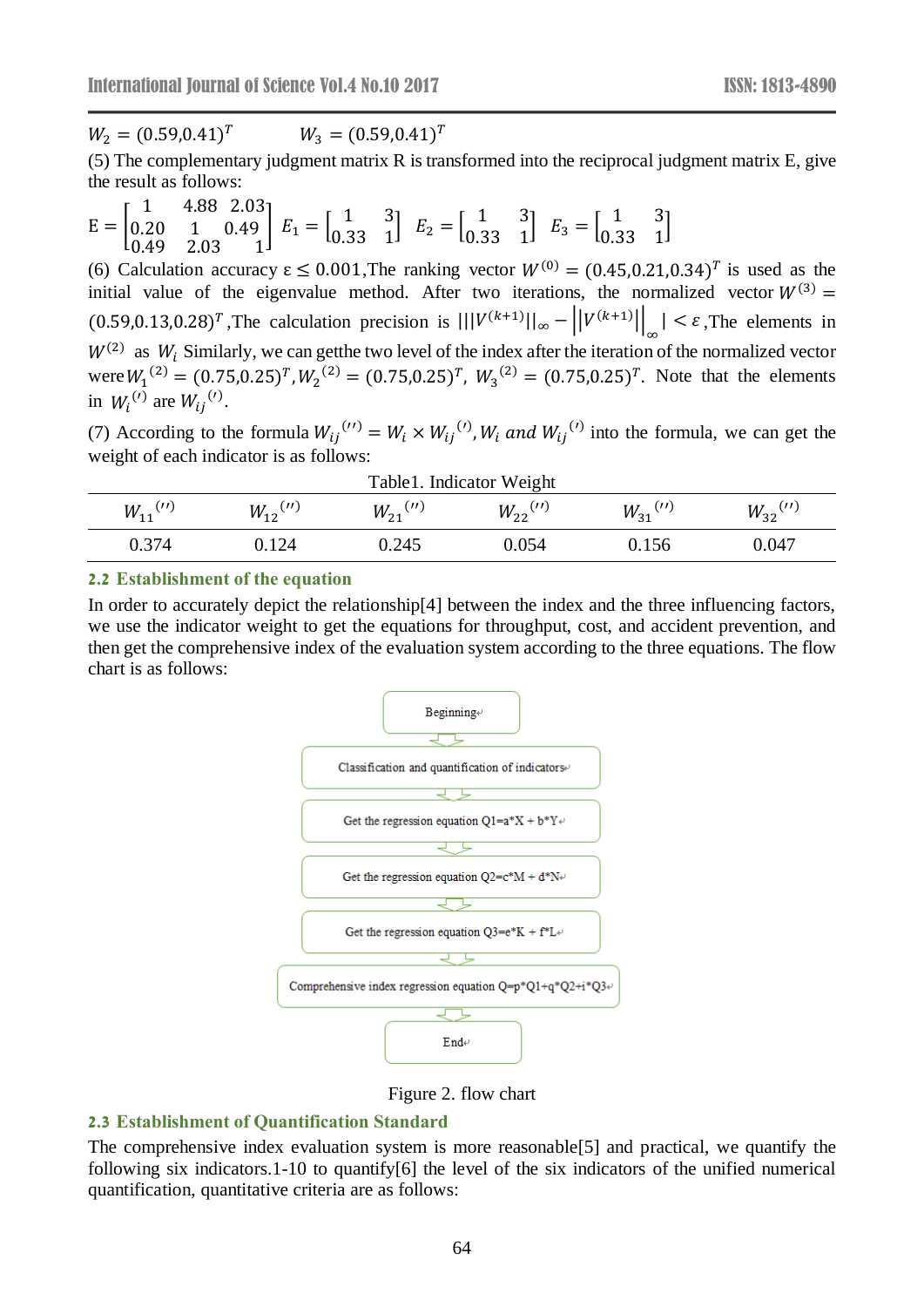International Journal of Science Vol.4 No.10 2017 **ISSN: 1813-4890** 

| Table 2. Vehicle flow                                  |              |                                |                |                |                    |           |                |                         |         |         |  |  |
|--------------------------------------------------------|--------------|--------------------------------|----------------|----------------|--------------------|-----------|----------------|-------------------------|---------|---------|--|--|
| Traffic flow/min                                       |              | $0-5$ 6-10 11-15               |                | $16 - 20$      | $21 - 25$          | $26 - 30$ |                | 31-35 36-40 41-45 46-50 |         |         |  |  |
| The quantization value                                 |              | $\mathbf{1}$<br>$\overline{2}$ | 3              | 4              | 5                  | 6         | 7              | 8                       | 9       | 10      |  |  |
| Table 3. Vehicle density                               |              |                                |                |                |                    |           |                |                         |         |         |  |  |
|                                                        | $0-$         | $101 -$                        | $201 -$        | $301 -$        | $401 -$            | $501 -$   | $601 -$        | $701 -$                 | $801 -$ | $901 -$ |  |  |
| Vehicle density/ $km^2$                                | 100          | 200                            | 300            | 400            | 500                | 600       | 700            | 800                     | 900     | 1000    |  |  |
| The quantization<br>value                              | $\mathbf{1}$ | $\overline{2}$                 | 3              | $\overline{4}$ | 5                  | 6         | 7              | 8                       | 9       | 10      |  |  |
| Table 4. Land and road construction and other expenses |              |                                |                |                |                    |           |                |                         |         |         |  |  |
|                                                        | $4.5 -$      | $4.0 -$                        | $3.5 -$        | $3.0 -$        | $2.5 -$            | $2.0 -$   | $1.5-$         | $1.0-$                  | $0.5 -$ | $0-$    |  |  |
| cost/million                                           | 5.0          | 4.5                            | 4.0            | 3.5            | 3.0                | 2.5       | 2.0            | 1.5                     | 1.0     | 0.5     |  |  |
| Table 5. Accident frequency                            |              |                                |                |                |                    |           |                |                         |         |         |  |  |
| Frequency of accidents/%                               |              | $9-10$                         | $8-9$          | $7 - 8$        | $6 - 7$            | $5 - 6$   | $4 - 5$        | $3 - 4$<br>$2 - 3$      | $1 - 2$ | $0-1$   |  |  |
| The quantization value                                 |              | $\mathbf{1}$                   | $\overline{2}$ | 3              | $\overline{4}$     | 5         | 6              | 7<br>8                  | 9       | 10      |  |  |
| Table 6. Lane change index                             |              |                                |                |                |                    |           |                |                         |         |         |  |  |
| Lane change index                                      |              | $0.9 -$                        | $0.8 -$        | $0.7 -$        | $0.6 -$<br>$0.5 -$ | $0.4-$    | $0.3 -$        | $0.2 -$                 | $0.1 -$ | $0-$    |  |  |
|                                                        |              | 1.0                            | 0.9            | 0.8            | 0.7<br>0.6         | 0.5       | 0.4            | 0.3                     | 0.2     | 0.1     |  |  |
| The quantization value                                 |              | $\mathbf{1}$                   | $\overline{2}$ | 3              | $\overline{4}$     | 5<br>6    | $\overline{7}$ | 8                       | 9       | 10      |  |  |

# **2.4 Determination of Composite Index**

The weight of the index obtained by the improved fuzzy analytic hierarchy process is described as three factors: throughput, cost[8] and accident prevention. The resulting equation and the relational image are as follows:



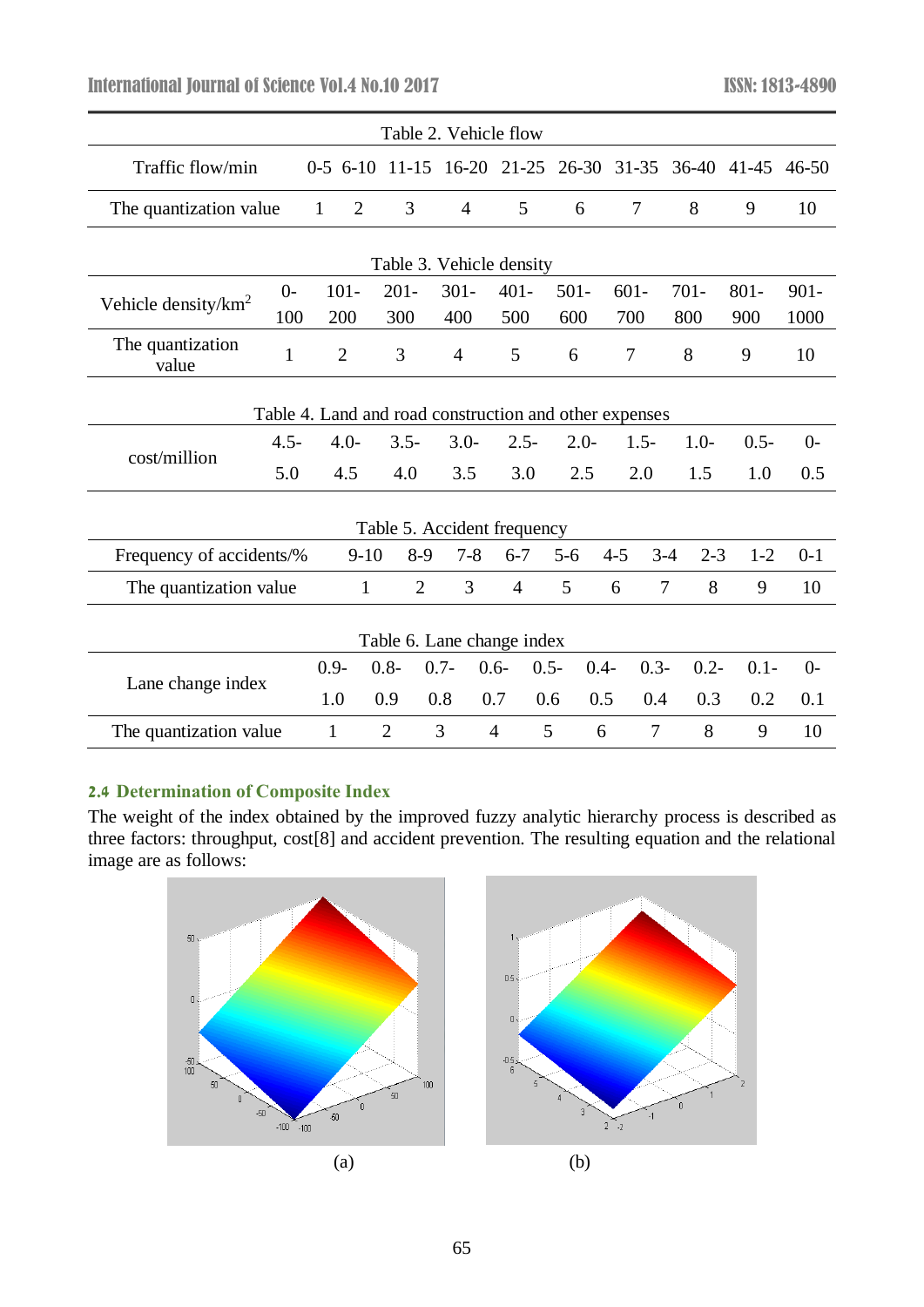

Figure 3. (a) Throughput equation  $Q1=0.374X+0.124Y$ . (b) Cost equation  $Q2=0.245M+0.054N$ . (c) Accident prevention equation Q3=0.156K+0.047L.

The improved fuzzy analytic[9] hierarchy process(AHP) uses fuzzy mathematics and analytic hierarchy process to get the weights of six indexes more accurately. This makes the three main factors that affect the design of toll stations can be reasonably explained by the numerical value. From the above set of quantitative indicators, we only need to clear the value of each index, you can calculate the throughput, cost and value of accident prevention.

In order to obtain the comprehensive<sup>[10]</sup> index coefficient of toll station intuitively, in order to analyze and compare the toll station and the toll station. We can set the comprehensive index Q to describe the comprehensive index of toll station design. We obtain the relationship between the comprehensive index Q and the throughput Q1, cost Q2 and accident[11] prevention Q3 and the relational image as follows:



Figure 4. Composite index equation Q=0.498Q1+0.299Q2+0.213Q3

The comprehensive[12] index Q has played a role in evaluating the overall performance of toll stations may not be able to perfect the toll station design to evaluate, but also reflects some problems of the design. In the evaluation of the new design, we can compare the new design of the toll station and the existing toll station according to the size of a comprehensive indicator, a larger overall index was a better one. The comprehensive index Q will provide a reasonable[13] basis for judging whether[14] the design is good or bad. In the next design and comparison process, we will judge[15] the design of toll station with the comprehensive indicators.

### **3. Conclusion**

By using the equation of comprehensive evaluation index system, we can get the comprehensive index Q of the existing straight-line plane-style toll plaza and elliptic gradient type, octagonal gradient type and straight-line style toll plaza, which are 1.85244, 2.025201, 2.211453 and 2.291222 respectively. The bigger the comprehensive index, the better the comprehensive performance of the